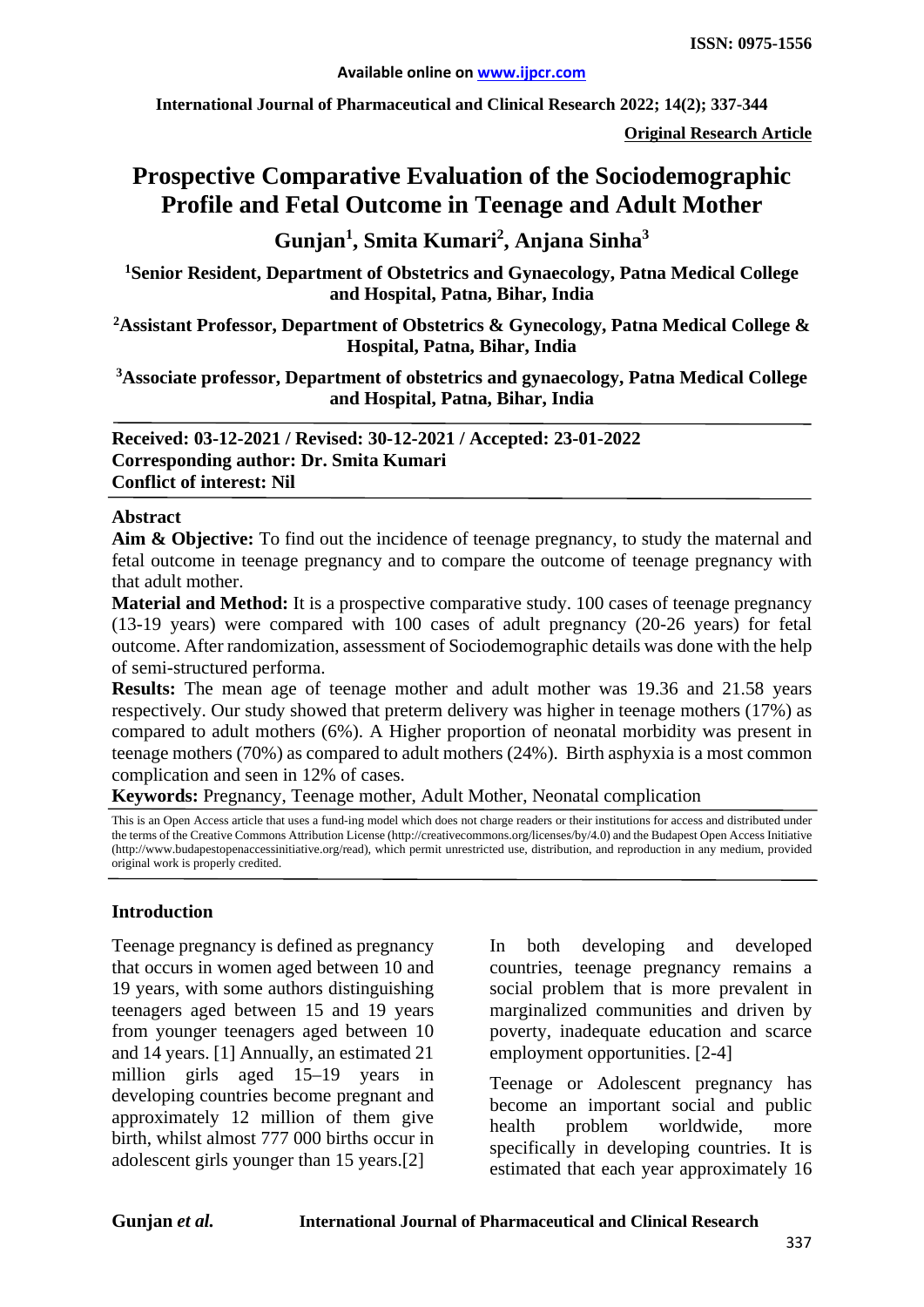million girls aged 15 to 19 years and 2.5 million girls <16 years give birth in developing countries.[1] The underlying perspective of teenage pregnancy as a social problem is markedly different among developed and developing countries. While most of the teenage mothers in developed countries tend to be unmarried and teenage pregnancy is seen as a social problem due inadequate sex education and contraception; adolescent mothers in developing countries are often married and their pregnancy may be welcomed by the family and society.[5]

Complications resulting from pregnancy and delivery are the major causative factor of death occurring amongst women whose ages are between 15 and 19 years in the developing countries. [6-8]

There are biological, psychological, sociodemographic and behavioral factors that may influence the outcome of a teenage pregnancy. [9,10] These include lack of information and access to family planning services, single teenagers, lack of formal education, low socio-economic status, gender-based violence, substance use and stigmatization by the community. [11-16]

As early marriages are common in rural India and early motherhood is a celebrating event in our villages but in fact, early childbearing is associated with multiple health risks for both mother and baby. A teenage mother is at in increased risk for poor maternal weight gain and high maternal mortality rate and also associated with the hypertensive disorders of pregnancy, anemia, sexually transmitted disease, preterm delivery and intrauterine growth restriction. The adverse fetal outcome includes preterm birth, low birth weight infants, stillbirth and birth asphyxia. [17]

Hence, this study aims to find out the incidence of teenage pregnancy, to study the maternal and fetal outcome in teenage

pregnancy and to compare the outcome of teenage pregnancy with that adult mothers.

## **Material & Methods:**

It is a prospective comparative study. 100 cases of teenage pregnancy (13-19 years) were compared with 100 cases of adult pregnancy (20-26 years) for fetal outcome admitted in the Department of Obstetrics and Gynecology, Patna Medical College & Hospital, Patna, over a period of one year.

## **Inclusion criteria:**

- Only Singleton pregnancy was included.
- Study group: up to 19 years of age at the time of the delivery.
- Control group: 20-26 years.

## **Exclusion criteria:**

Women more than 26 years of age. History of pre-pregnancy medical illness e.g. HT, diabetic, cardiac, renal, endocrine or autoimmune disease.

**Ethical Aspects:** The approval of the hospital's ethics was obtained prior to the commencement of the study. Informed consent was obtained from each woman recruited into the study.

**Statistical Analysis:** Statistical product and service solution SPSS-21 software was used for statistical analysis. Chi-square and student't' test was applied as and when necessary. P value less than 0.05 was taken as statistically significant.

## **Results:**

The result showed that the mean age of teenage mother and adult mother was 19.36 and 21.58 years respectively. The maximum number of teenage mothers belong to low socioeconomic status (56%), housewife (96%) by occupation, illiterate (77%), Hindu (91%) by religion, living in a joint family (68%) and belong to the rural background (76%). While in adult mother's maximum number of females from middle (54%) socioeconomic class, housewife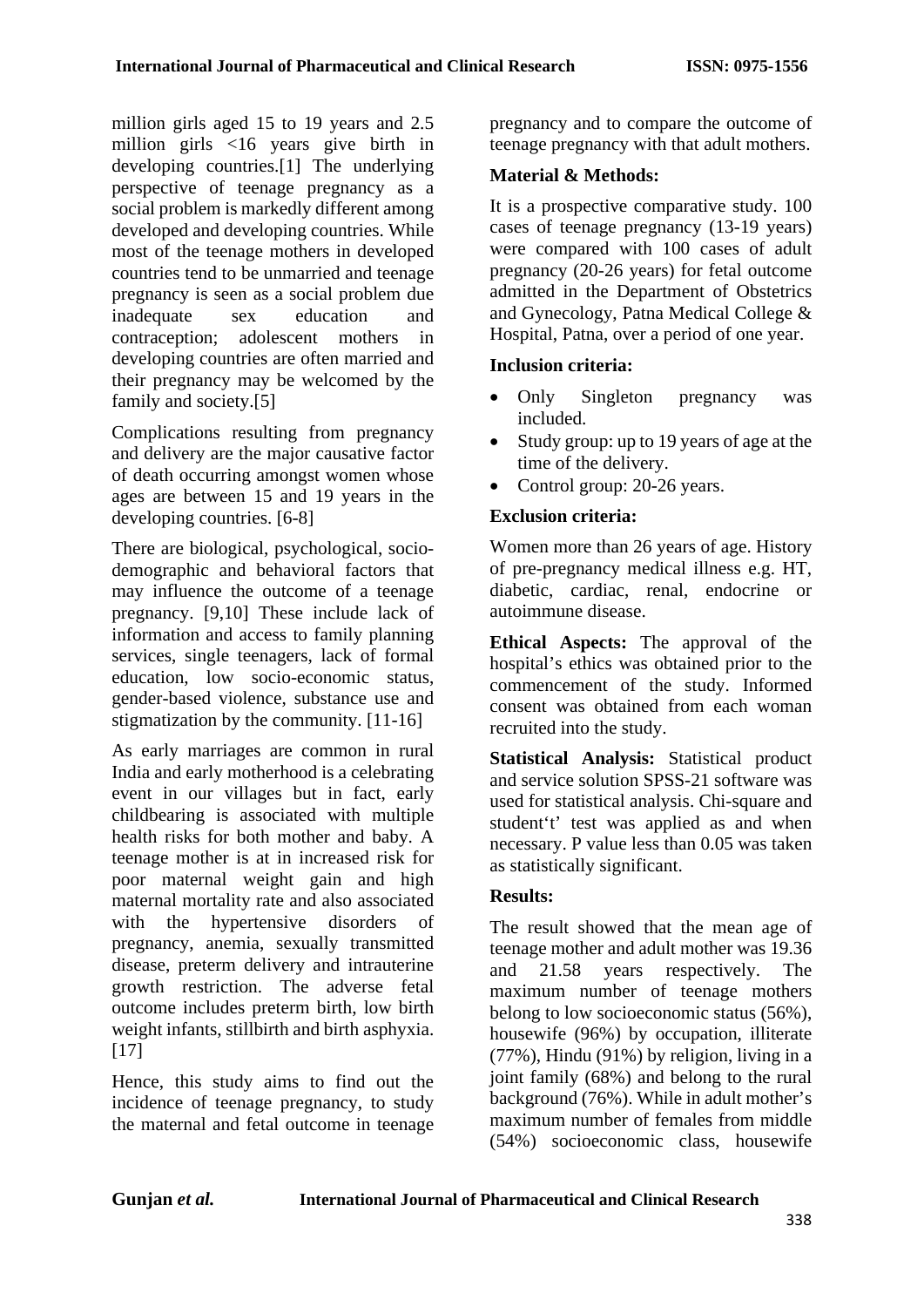(83%) by occupation, educated up to primary level (60%), Hindu (89%) by religion, living in nuclear family (54%) and belong to urban background (59%). Statistically, we found a significant difference in mean age, socioeconomic status, occupation, education level, family and area in both groups ( $p < 0.05$ ). But on the basis of religion both groups were found statistically indifferent (p-value  $> 0.05$ ). (Table 1)

| <b>Variables</b>                                            | <b>Teenage Mother</b><br>$N\%$ | <b>Adult Mother</b><br>$N\%$ | $X2$ (df) | <i>p</i> value |
|-------------------------------------------------------------|--------------------------------|------------------------------|-----------|----------------|
| Age in Mean (SD)                                            | 19.36                          | 26.58                        | $-23.614$ | 0.000          |
| Socioeconomic Status<br>High<br>Middle<br>Low               | 09<br>35<br>56                 | 08<br>54<br>38               | 21.734    | 0.000          |
| Occupation<br>House wife<br>Working                         | 96<br>04                       | 83<br>17                     | 15.982    | 0.000          |
| Education<br>Illiterate<br>Primary<br>Secondary<br>Graduate | 77<br>19<br>04<br>$00\,$       | 22<br>60<br>14<br>04         | 87.275    | 0.000          |
| Religion<br>Hindu<br>Muslim                                 | 91<br>09                       | 89<br>11                     | 4.916     | 0.088          |
| Family<br>Nuclear<br>Joint                                  | 32<br>68                       | 54<br>46                     | 6.290     | 0.006          |
| Area<br>Urban<br>Rural                                      | 24<br>76                       | 59<br>41                     | 27.899    | 0.000          |

The teenage mothers had a higher proportion (17%) of preterm deliveries as compared to the adult mothers (6%) while adult mothers had a higher proportion of post-term pregnancies (12%) as compared to the teenage mothers (4%). However, most of the deliveries were term delivery in both groups. The period of gestation during delivery was statistically significant in both groups (p-value 0.00). (Table 2)

**Table 2: Distribution of Cases According to Period of Gestation (weeks)**

| <b>Period</b><br><b>of</b><br><b>Gestation</b><br>(weeks) | Teenage<br><b>Mothers</b><br>$N\%$ | <b>Adult</b><br><b>Mother</b><br>$N\%$ | $X 2$ (df) | $p-$<br>value |
|-----------------------------------------------------------|------------------------------------|----------------------------------------|------------|---------------|
| Pre-term $(32-36)$                                        |                                    | 06                                     |            |               |
| Term $(37-40)$                                            | 79.                                | 82                                     | 20.518     | 0.000         |
| Post-term                                                 | 04                                 | 12                                     |            |               |
| >40                                                       |                                    |                                        |            |               |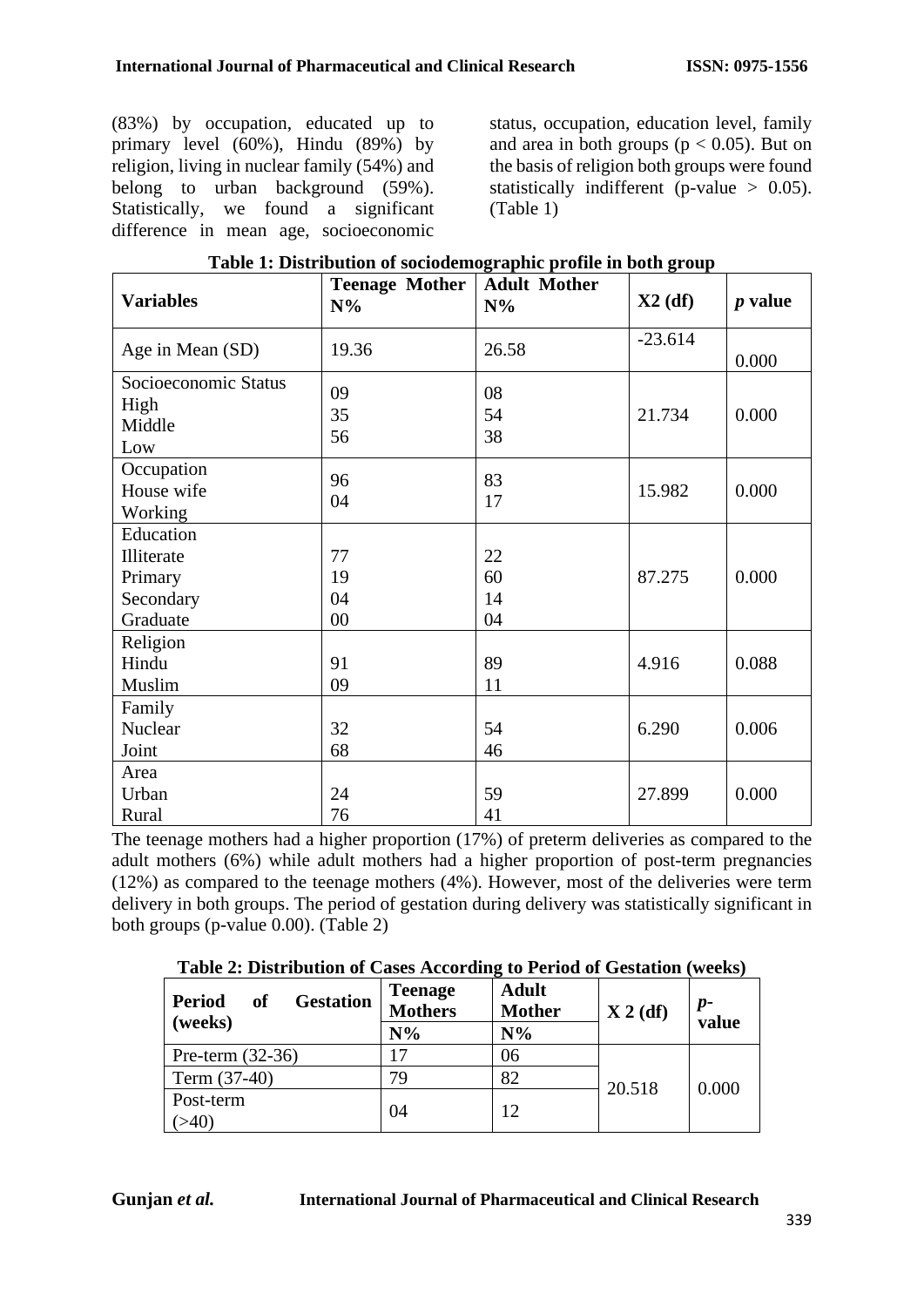Vaginal delivery was the commonest mode of delivery in both groups, 67% of teenage mothers and 79% of adult mothers delivered by vaginal rout. Mode of delivery was significant in our study (p-value 0.01). (Table 3)

| <sub>of</sub><br><b>Mode</b><br><b>Delivery</b> | <b>Teenage</b><br><b>Mothers</b><br>$N\%$ | <b>Adult</b><br><b>Mother</b><br>$N\%$ | $X2$ (df) | $p-$<br>value |
|-------------------------------------------------|-------------------------------------------|----------------------------------------|-----------|---------------|
| Assisted                                        | 07                                        | 10                                     |           |               |
| <b>Breech</b>                                   |                                           |                                        |           |               |
| Forceps                                         | 02                                        | $\theta$                               |           |               |
| <b>LSCS</b>                                     | 24                                        | 11                                     | 13.720    | 0.008         |
| Normal                                          | 67                                        | 79                                     |           |               |
| Vaginal                                         |                                           |                                        |           |               |

**Table 3: Distribution of Cases According to Mode of Delivery**

A maximum number of babies (75% & 94%) had good Apgar score (7-10) at 1 minute in both teenage and adult mothers respectively. Statistically, it was found significant (p-value 0.040). Most of the babies (80% & 96%) in teenage and adult mother had good Apgar score at 5 minutes. The difference was statistically significant (p-value 0.033). (Table 4)

**Table 4: Distribution of Cases According to Apgar score at 1 and 5 Minutes**

|                       | 1 Minute                         |                                | 5 Minute                         |                                |  |
|-----------------------|----------------------------------|--------------------------------|----------------------------------|--------------------------------|--|
| Apgar<br><b>Score</b> | <b>Teenage</b><br><b>Mothers</b> | <b>Adult</b><br><b>Mothers</b> | <b>Teenage</b><br><b>Mothers</b> | <b>Adult</b><br><b>Mothers</b> |  |
|                       | $N\%$                            | $N\%$                          | $N\%$                            | $N\%$                          |  |
| $0 - 3$               | l6                               | 04                             | 14                               | 03                             |  |
| $4 - 6$               | 09                               | 02                             | 06                               |                                |  |
| $7 - 10$              | 75                               | 94                             | 80                               | 96                             |  |

χ2 = 6.145 **p-value= 0.040 (1 Minute)** χ2 = 6.508 **p-value= 0.033 (5 Minute)**

A Higher proportion of neonatal morbidity was present in teenage mothers (70%) as compared to adult mothers (24%). 33% babies of the teenage mother had low birth weight  $(\leq 2.5 \text{ kg})$  as compared to adult mother's babies (16%). Intrauterine growth retardation (IUGR) was found in 13% babies of the teenage mother while 4% babies of the adult mother were IUGR. 12% babies of a teenage mother and 4% babies of the adult mother had birth asphyxia at the time of delivery. 9% and 3% babies were affected by meconium aspiration syndrome

(MAS) in teenage and adult mother respectively. Neonatal sepsis occurred in 3% in babies of a teenage mother and 1% in babies of the adult mother. Neonatal hyperbilirubinemia found in 4% and 1% in babies of teenage and adult mother respectively. A similar incidence of congenital anomalies (1%) was found in both groups. Regarding fetal and neonatal complication, the difference was found statistically significant (p-value 0.00). (Table 5)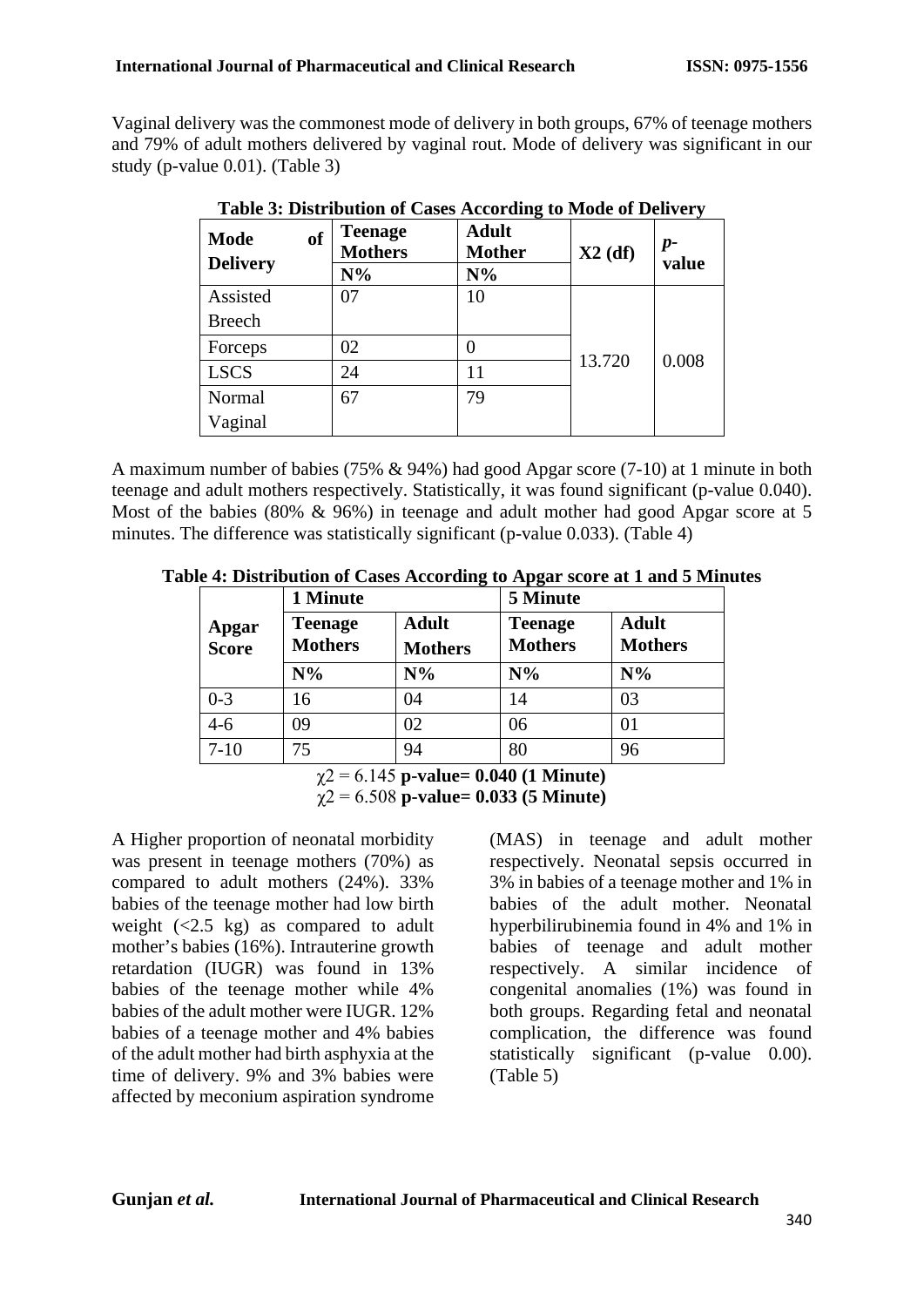| <b>Variables</b>                                  | <b>Teenage</b><br><b>Mother</b><br>$N\%$ | <b>Adult</b><br><b>Mother</b><br>$N\%$ | $X2$ (df) | $p-$<br>value |
|---------------------------------------------------|------------------------------------------|----------------------------------------|-----------|---------------|
| <b>IUGR</b>                                       | 13                                       | 04                                     |           |               |
| <b>Birth</b><br>Low<br>Weight $(<2.5 \text{ kg})$ | 33                                       | 16                                     |           |               |
| Birth Asphyxia                                    | 12                                       | 04                                     |           |               |
| <b>Neonatal Sepsis</b>                            | 03                                       | 01                                     |           |               |
| Neonatal<br>Hyperbilirubinemia                    | 04                                       | 01                                     | 61.519    | 0.000         |
| <b>MAS</b>                                        | 09                                       | 03                                     |           |               |
| <b>Intestinal Perforation</b>                     | 01                                       | 0                                      |           |               |
| Congenital<br>Anomalies                           | 01                                       | 01                                     |           |               |
| No Complication                                   | 24                                       | 70                                     |           |               |

**Table 5: Distribution of Fetal and neonatal complication in both group**

MAS – Meconium Aspiration Syndrome

Fresh Still Birth (FSB) were 2% in teenage mother and 1% in the adult mother. While Macerated Still Birth (MSB) were 1% in teenage mother and 3% in the adult mother. Early neonatal death was found 2% in teenage mother's babies while 1% in adult mother's babies. There was 4% neonatal death in teenage mothers whereas 3% of adult mothers. 91% teenage mother and 92% adult mother delivered alive babies. It was found statistically insignificant (pvalue 0.334). (Table 6)

| <b>Variables</b>           | <b>Teenage</b><br>Mother N% | <b>Adult</b><br><b>Mother</b><br>$N\%$ | $X2$ (df) | $\bullet$ $\cdot$ $\cdot$ $\cdot$<br><i>p</i> -value |
|----------------------------|-----------------------------|----------------------------------------|-----------|------------------------------------------------------|
| <b>FSB</b>                 | 02                          | 01                                     |           |                                                      |
| <b>MSB</b>                 | 01                          | 03                                     |           |                                                      |
| Early<br>Neonatal<br>Death | 02                          | 01                                     | 5.816     | 0.386                                                |
| Neonatal                   | 04                          | 03                                     |           |                                                      |
| Death                      |                             |                                        |           |                                                      |
| Normal                     | 91                          | 92                                     |           |                                                      |

### **Table 6 Distribution of Fetal and neonatal mortality in both group**

**FSB – Fresh Still Birth, MSB – Macerated Still Birth**

## **Discussion:**

Teenage is basically a time for growing up and the child is not physically and emotionally maturing enough to reproduce. Hence, if the girl is taken out of school at this time and pressurized into marriage, it can cause considerable emotional stress.

Furthermore, these young girls, having little or no knowledge of contraception, usually become pregnant soon after marriage which further aggravates the physical and psychological stress.[18]

Hypertensive disorders were significantly higher amongst pregnant teenagers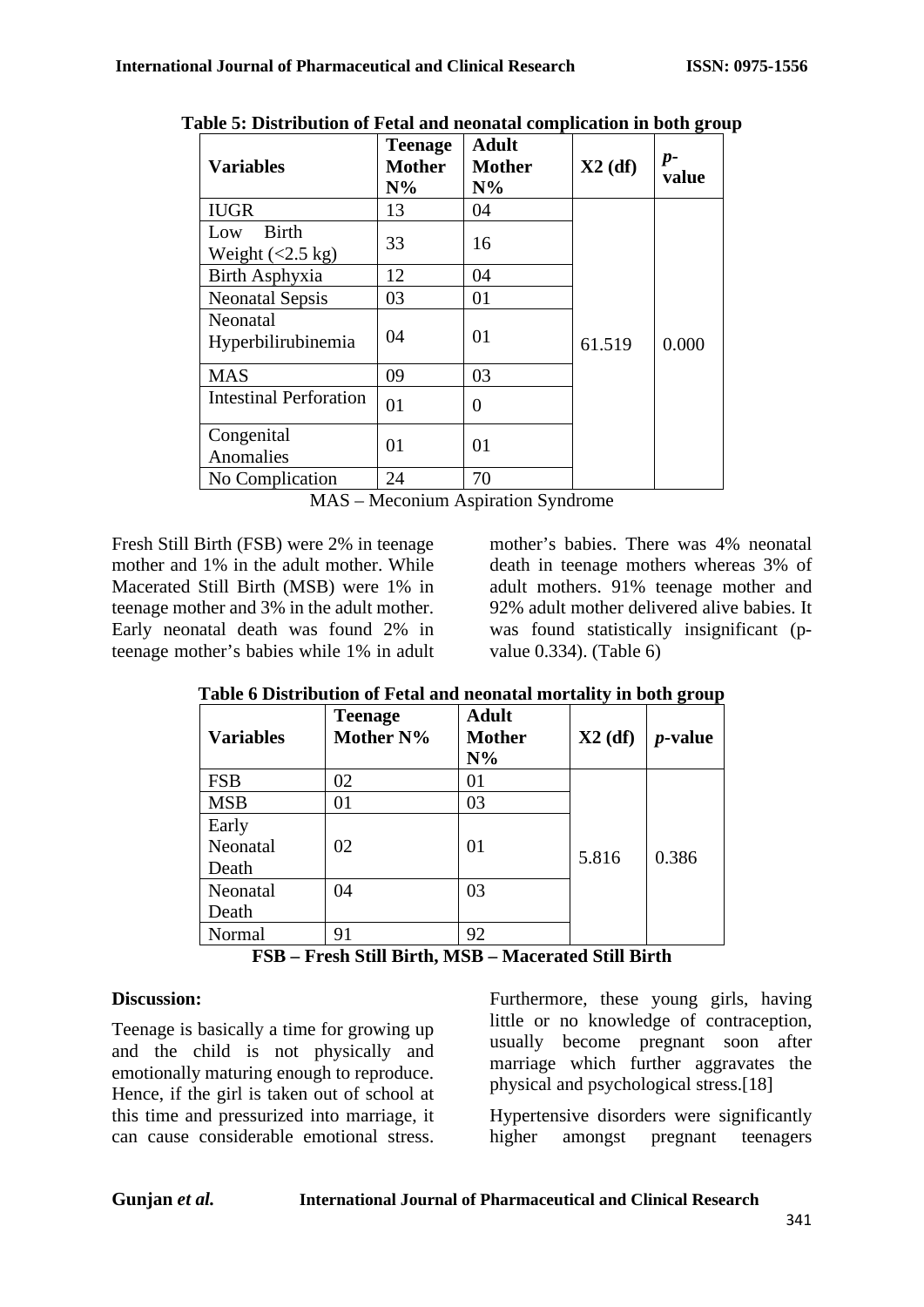compared with the pregnant adults, a finding that is consistent with several studies.[19, 20, 21]Early detection of maternal complications is central to preventing adverse maternal and fetal complications. Although antenatal attendance in this study was good, hypertension in pregnancy occurred till delivery suggesting a pathophysiological basis for this condition in the light of good pharmacological intervention from the early stage of gestation. A study in Thailand, however, linked poor antenatal care to increased rate of pregnancy-induced hypertension and adverse fetal outcomes.[22]

The prevalence of illiteracy was found to be 32% in adolescent mothers and 36% in adult mothers. A study by Dutt et al in South India observed the prevalence of illiteracy to be 53.5% in adolescent mothers and 8.1% in adult mothers.[5]Several studies such as a systemic review in South Asia by Acharya et al, a prospective study by Doddihal et al in Belgaum and an observational study by Nessa et al in Bangladesh have shown that various factors like socio-economic status, education, occupational status, culture and family traditions were are consistently identified as risk factors for teenage pregnancy and its adverse outcome.[23, 24, 25]

Our study showed that preterm delivery was higher in teenage mothers (17%) as compared to adult mothers (6%). This is comparable to previous studies. [26, 27] But some study showed that preterm deliveries were less among teenage mothers and term and post-term deliveries were common among the teenage mothers.[28]

A Higher proportion of neonatal morbidity was present in teenage mothers (70%) as compared to adult mothers (24%). 33% babies of the teenage mother had low birth weight  $(<2.5 \text{ kg})$  as compared to adult mother's babies (16%). 12% babies of a teenage mother and 4% babies of the adult mother had birth asphyxia at the time of delivery. 9% and 3% babies were affected by meconium aspiration syndrome (MAS) in teenage and adult mother respectively. Neonatal sepsis occurred in 3% in babies of a teenage mother and 1% in babies of the adult mother. Neonatal hyperbilirubinemia found in 4% and 1% in babies of teenage and adult mother respectively.Early neonatal death was found 2% in teenage mother's babies while 1% in adult mother's babies. A study by Sharma et al. shows the similar results. [29]

## **Conclusion:**

Teenage pregnancy is one of the most important public health problems. The health care provider must consider teenage pregnancy as "high risk" and should educate the teenage pregnant women to have early booking and regular antenatal check-ups, thereby allowing early identification and treatment of complications if any.Most important of all, education of the girl child can play a significant role in delaying the age of marriage as well as child-bearing age, thereby protecting the young girl from the risk of teenage pregnancy.

Prevention of teenage pregnancy and reduced complications of teenage pregnancy can be achieved by improving the overall socioeconomic status of our female population and better nutrition especially during pregnancy.

### **References:**

- 1. Adolescent Pregnancy [homepage on the Internet]. World Health Organization. ISBN 92 4 159145 5. Available from: https://apps.who.int/ iris/bitstream/handle/10665/42903/924 1591455\_eng.pdf;jsessionid=4D239E D9 790F99BBBF8C8A8300E75AB9?sequ ence=1
- 2. Adolescent Pregnancy [homepage on the Internet]. Available from: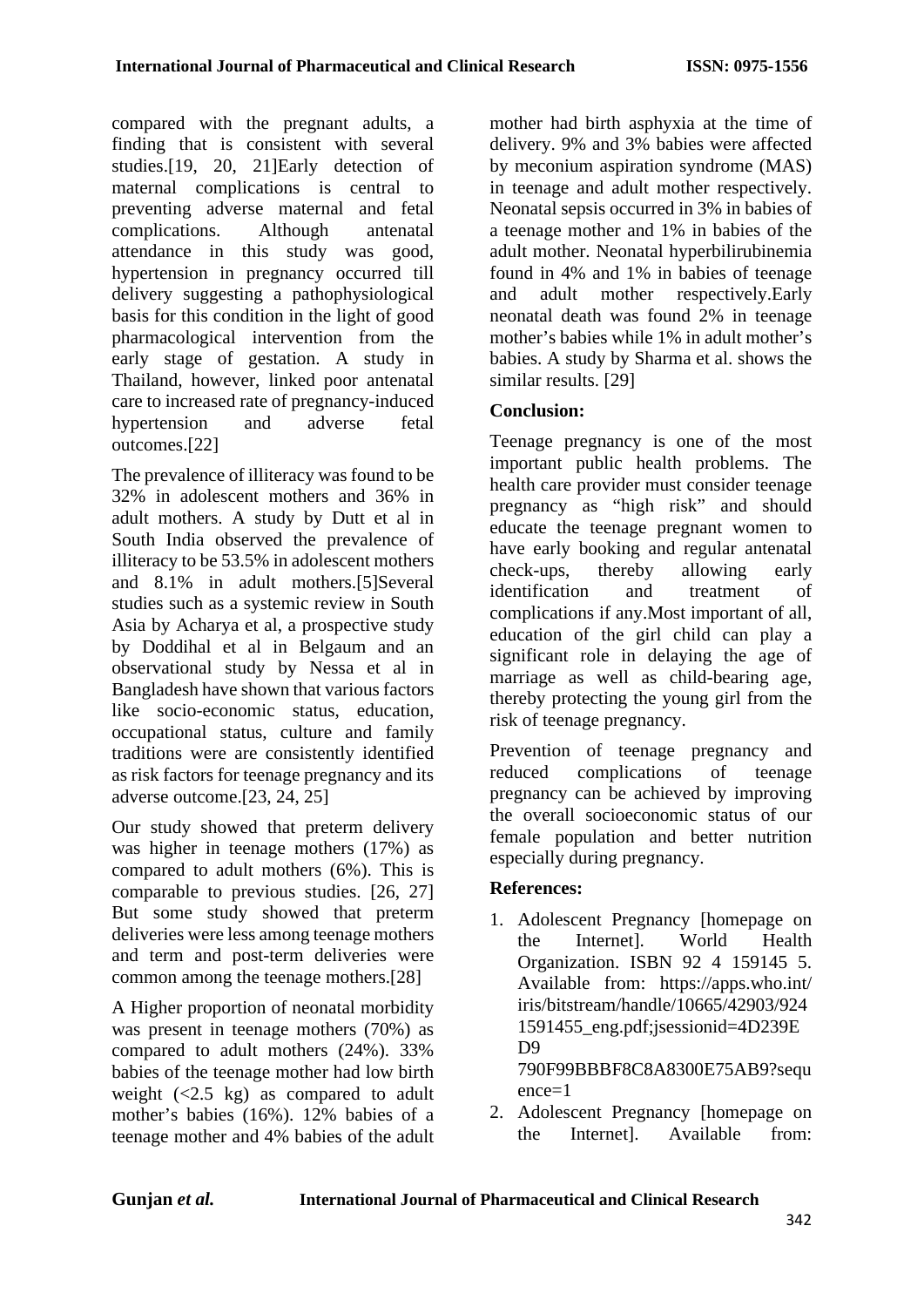https://www.who.int/news-room/factsheets/detail/adolescent-pregnancy

- 3. Kirchengast S. Teenage pregnancies: A worldwide social and medical problem [homepage on the internet]. Available from: https://www. intechopen.com/books/an-analysis-ofcontemporary-social-welfare-issues/ teenage-pregnancies-a-worldwidesocial-and-medical-problem
- 4. Molina CR, González AE. Teenage pregnancy. Endocr Dev. 2012;22:302– 331.
- 5. Dutta I, Jha N, Dutta DK. Teenage pregnancy – A Socio-demographic study at a Rural Medical College Hospital in Southern India. Asian J Med Sci. 2014:5(4):29-33.
- 6. Makinson C. The health consequences of teenage fertility. Fam Plan Perspect. 1985:177(3)132–139.
- 7. Jonas K, Crutzen R, Van den Borne B, Sewpaul R, Reddy P. Teenage pregnancy rates and associations with other health risk behaviours: A threewave cross-sectional study among South African school-going adolescents. Reprod Health. 2016;13(1):50.
- 8. Ebeigbe PN, Gharoro EP. Obstetric complications, intervention rates and maternofetal outcome in teenage nullipara in Benin City, Nigeria. Trop Doctor. 2007;37(2):79–83.
- 9. Abalkhail B. Adolescent pregnancy: Are there biological barriers for pregnancy outcomes? J Egyptian Public Health Assoc. 1994;70(5–6):609–625.
- 10. Loto O, Ezechi O, Kalu B, Loto AB, Ezechi LO, Ogunniyi S. Poor obstetric performance of teenagers: Is it age-or quality of care-related? J Obstetr Gynecol. 2004;24(4):395–398.
- 11. Magadi MA, Agwanda AO, Obare FO. A comparative analysis of the use of maternal health services between teenagers and older mothers in sub-Saharan Africa: Evidence from Demographic and Health Surveys

(DHS). Soc Sci Med. 2007;64(6):1311– 1325.

- 12. McCaw-Binns A, La Grenade J, Ashley D. Under-users of antenatal care: A comparison of non-attenders and late attenders for antenatal care, with early attenders. Soc Sci Med. 1995;40(7):1003–1012.
- 13. Matthews Z, Mahendra S, Kilaru A, Ganapathy S. Antenatal care, careseeking and morbidity in rural Karnataka, India: Results of a prospective study. Asia Pacific Popul J. 2001;16(2):11–28.
- 14. Magadi MA, Madise NJ, Rodrigues RN. Frequency and timing of antenatal care in Kenya: Explaining the variations between women of different communities. Soc Sci Med. 2000;15;51(4):551–561.
- 15. Atuyambe L, Mirembe F, Tumwesigye NM, Annika J, Kirumira EK, Faxelid E. adult first time mothers' health seeking practices during pregnancy and early motherhood in Wakiso district, central Uganda. Reprod Health. 2008;5(1):13.
- 16. Mbonye AK, Neema S, Magnussen P. Preventing malaria in pregnancy: A study of perceptions and policy implications in Mukono district, Uganda. Health Policy Plan. 2005;21(1):17–26.
- 17. Chen X-K, Wen SW, Fleming N, Demissie K, Rhoads GG, Walker M. Teenage pregnancy and adverse birth outcomes: a large population based retrospective cohort study. International journal of epidemiology. 2007;36(2):368-373.
- 18. Kamala Verma1, Girish Chandra Baniya2. A comparative study of sociodemographic profile and fetal outcome in teenage and adult mother. Indian Journal of Obstetrics and Gynecology Research 2017;4(1):39-44.
- 19. Thomson KA, Hughes J, Baeten JM, et al. Increased risk of HIV acquisition among women throughout pregnancy